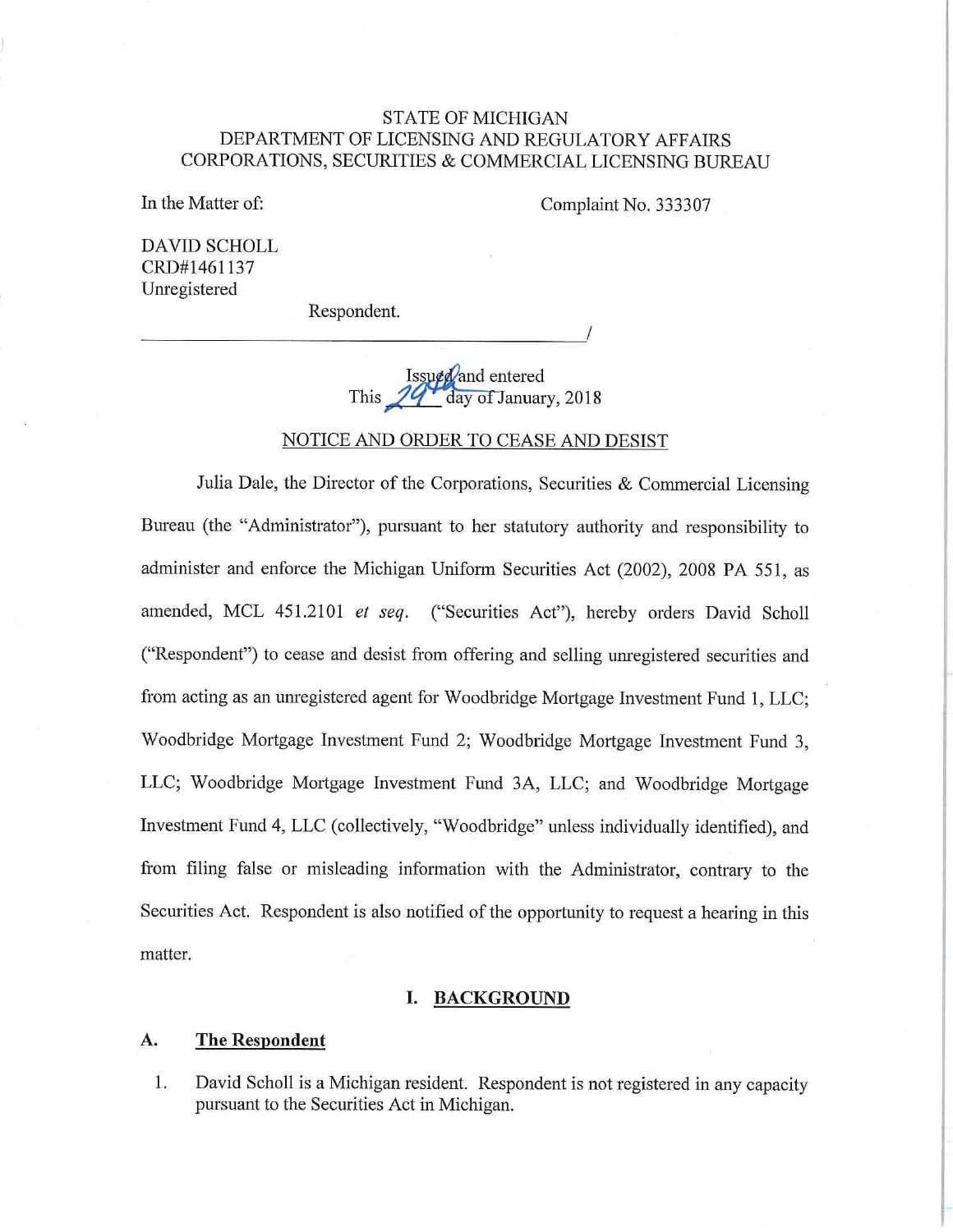## **B. Findings of Fact**

- 1. The Bureau conducted an investigation of Respondent's activities under the Securities Act.
- 2. On or around August **8,** 2017, the Bureau issued orders against Woodbridge Mortgage Investment Fund 1, LLC; Woodbridge Mortgage Investment Fund 2, LLC; Woodbridge Mortgage Investment Fund 3, LLC; Woodbridge Mortgage Investment Fund 3A, LLC; and Woodbridge Mortgage Investment Fund 4, LLC for violations of section 301 and section 501 of the Securities Act, MCL 451.2301 and MCL 451.2501. (Exhibits 1, 2, 3, 4, and 5).<sup>1</sup> None of the Woodbridge securities were federal covered, registered, or exempt from registration.
- 3. The investigation developed evidence that Respondent offered or sold Woodbridge securities in the form of notes as follows:
	- A. Respondent sold a Woodbridge note to investor DA and received a commission of\$1,744.82;
	- B. Respondent sold a Woodbridge note to investor HSVI-R and received a commission of \$3,800;
	- C. Respondent sold a Woodbridge note to investor HSVI-R and received a commission of \$1,652;
	- D. Respondent sold a Woodbridge note to investor HSVI-R and received a commission of \$1,000;
	- E. Respondent sold a Woodbridge note to investor FK and received a commission of \$960;
	- F. Respondent sold a Woodbridge note to investor DF and received a commission of \$1,500;
	- G. Respondent sold a Woodbridge note to investor FK and received a commission of \$2,500;
	- H. Respondent sold a Woodbridge note to investor JS and received a commission of\$2,605;

<sup>&</sup>lt;sup>1</sup> Multiple other states have initiated enforcement proceedings against Woodbridge and its affiliated entities. The United States Securities and Exchange Commission has initiated enforcement proceedings against Woodbridge at the federal level, and alleges that Woodbridge is a "Ponzi scheme" which has defrauded investors out of over one billion dollars nationwide.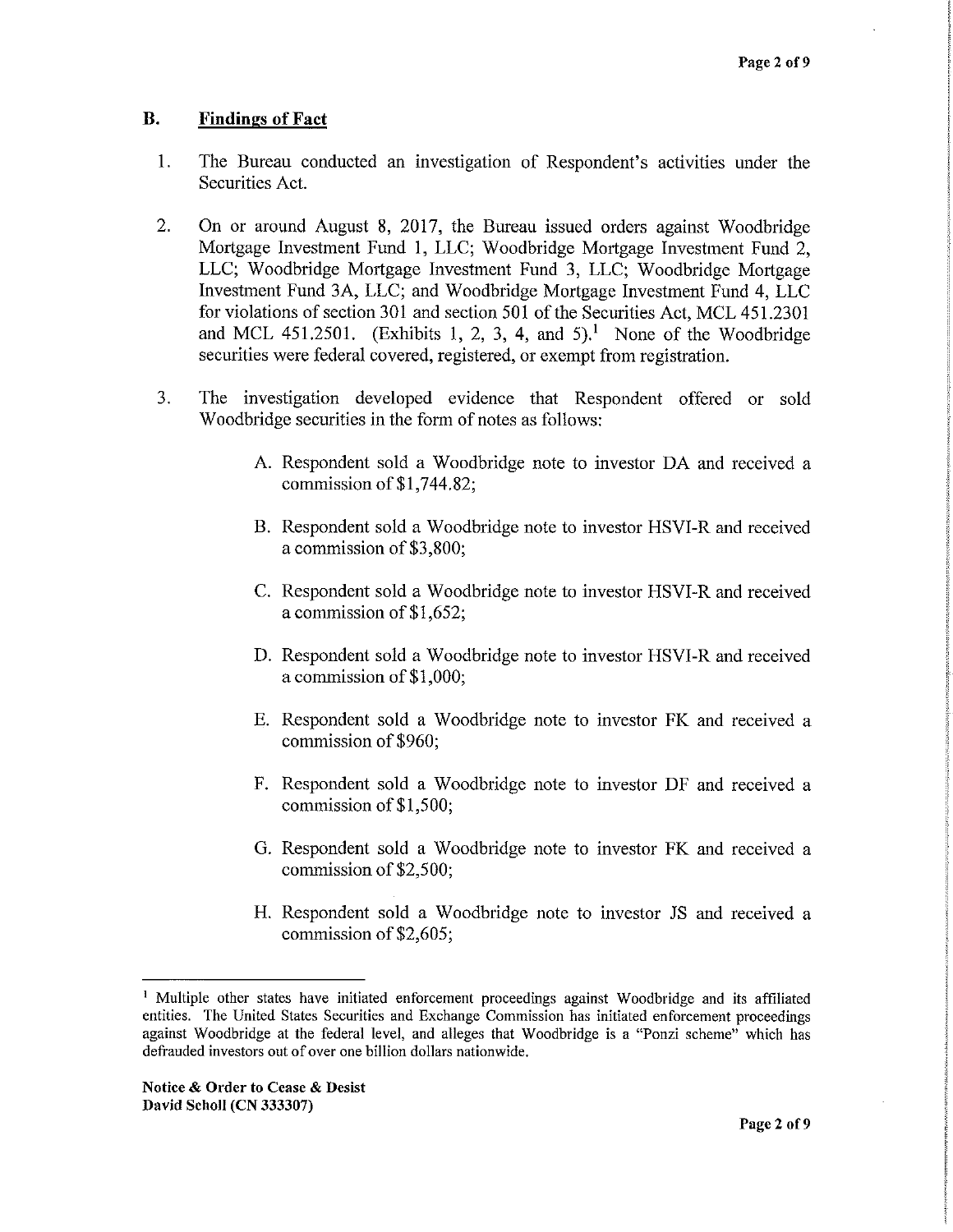- I. Respondent sold a Woodbridge note to investor DF and received a commission of\$1,635;
- J. Respondent sold a Woodbridge note to investor RM and received a commission of\$1,798.50;
- K. Respondent sold a Woodbridge note to investor PS and received a commission of \$1,862.50;
- L. Respondent sold a Woodbridge note to investor FK and received a commission of \$625;
- M. Respondent sold a Woodbridge note to investor MB and received a commission of\$900;
- N. Respondent sold a Woodbridge note to investor JN and received a commission of \$1,335;
- 0. Respondent sold a Woodbridge note to investor DA and received a commission of \$2,790;
- P. Respondent sold a Woodbridge note to investor DA and received a commission of \$3,000;
- Q. Respondent sold a Woodbridge note to investor MB and received a commission of\$750;
- R. Respondent sold a Woodbridge note to investor GW and received a commission of\$870;
- S. Respondent sold a Woodbridge note to investor PM and received a commission of \$1,632;
- T. Respondent sold a Woodbridge note to investor HSVI-R and received a commission of\$5,700;
- U. Respondent sold a Woodbridge note to investor FK and received a commission of \$3,500;
- V. Respondent sold a Woodbridge note to investor HSVI-R and received a commission of \$1,652;
- W. Respondent sold a Woodbridge note to investor HSVI-R and received a commission of\$1,500;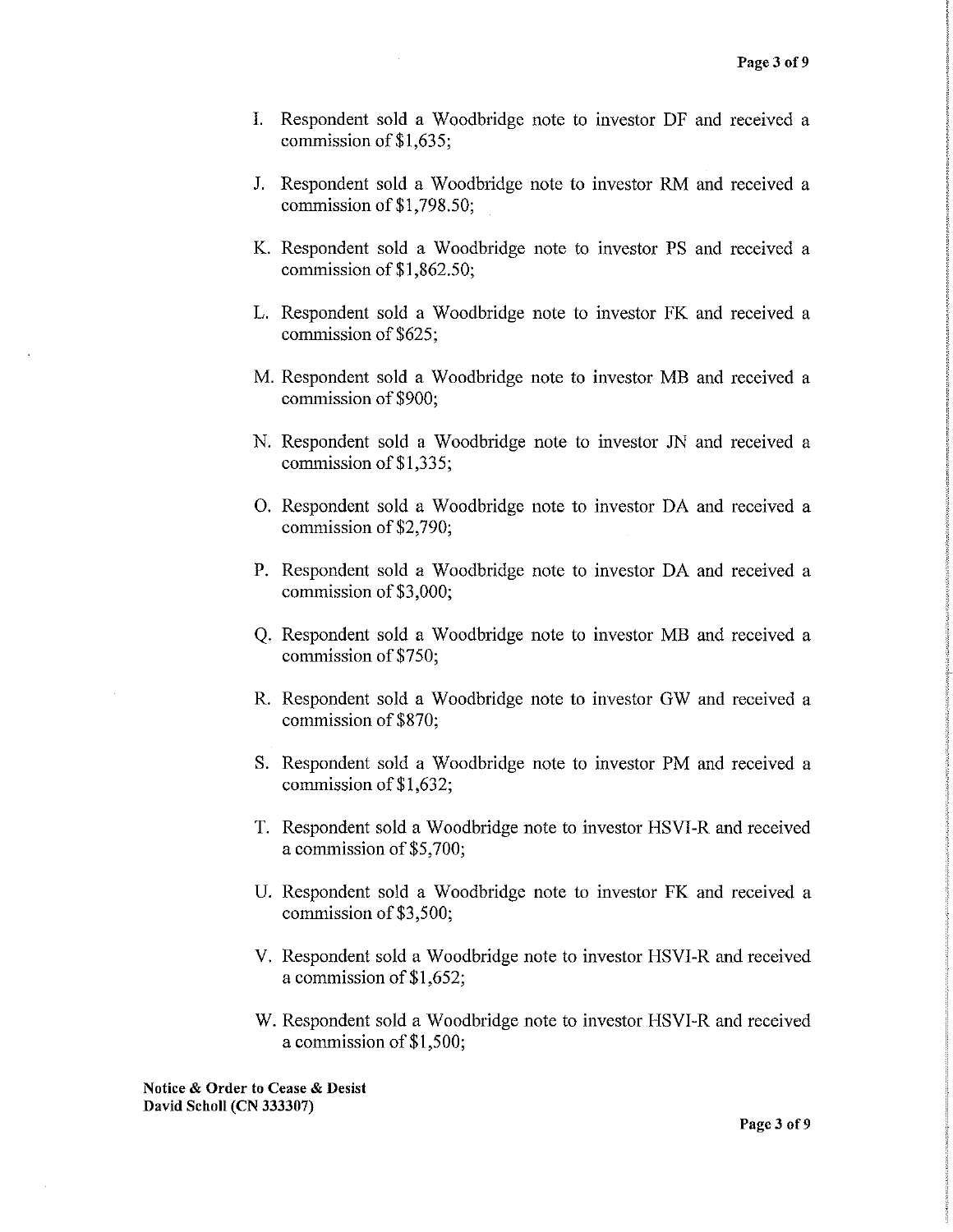- X. Respondent sold a Woodbridge note to investor DF and received a commission of \$2,250;
- Y. Respondent sold a Woodbridge note to investor MB and received a commission of \$3,850;
- Z. Respondent sold a Woodbridge note to investor AV and received a commission of \$2,030;
- AA. Respondent sold a Woodbridge note to investor MB and received a commission of\$1,358.33;
- BB. Respondent sold a Woodbridge note to investor RM and received a commission of\$787.50;
- CC. Respondent sold a Woodbridge note to investor SO and received a commission of \$5,152.50;
- DD. Respondent sold a Woodbridge note to investor RM and received a commission of\$1,694.25;
- EE. Respondent sold a Woodbridge note to investor AS and received a commission of \$2,250;
- FF. Respondent sold a Woodbridge note to investor MB and received a commission of \$225;
- GO. Respondent sold a Woodbridge note to investor PM and received a commission of \$680;
- HH. Respondent sold a Woodbridge note to investor DF and received a commission of \$1,962;
- II. Respondent sold a Woodbridge note to investors RS AND LS, and received a commission of \$1,100;
- JJ. Respondent sold a Woodbridge note to investor JS and received a commission of \$3,126;
- KK. Respondent sold a Woodbridge note to investor RS and received a commission of \$2,100;
- LL. Respondent sold a Woodbridge note to investor BM and received a commission of \$264;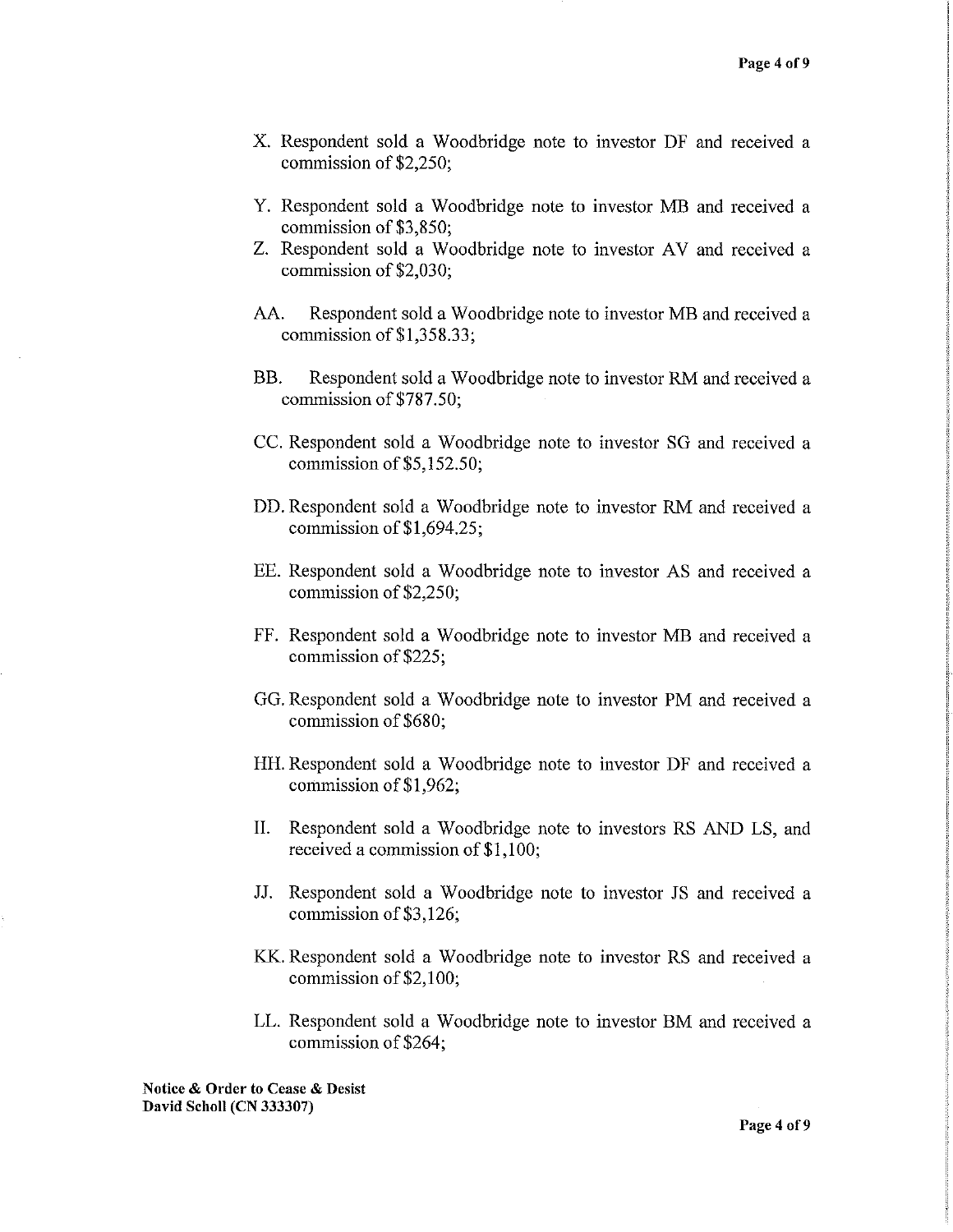- MM. Respondent sold a Woodbridge note to investor LW and received a commission of \$4,650;
- NN. Respondent sold a Woodbridge note to investor BM and received a commission of \$258;
- 00. Respondent sold a Woodbridge note to investor FK and received a commission of\$3,750;
- PP. Respondent sold a Woodbridge note to investor BS and received a commission of\$1,470; and
- QQ. Respondent sold a Woodbridge note to investor PS and received a commission of\$2,235.
- 4. The investigation developed evidence that Woodbridge paid Respondent \$86,504 in commissions to represent it in marketing, offering, and selling the securities identified in paragraph I.B.3.
- 5. Respondent is not registered or exempt from registration as an agent pursuant to the Securities Act in Michigan.
- 6. In or around November of 2015, Respondent, through counsel, represented to the Bureau that he was not engaged in any activities regulated by the Securities Act:

I am writing to confirm that *Mr. Scholl and Solutions Investment Group are not engaged in any conduct regulated by the Uniform Securities Act.*  Specifically, Solutions Investment Group is a limited liability company formed by Mr. Scholl, its sole member, in December of 2013 when he was forced to put his Series 7, 63, and 65 licenses in escrow because of the termination of his employment relationship with his previous broker dealer/investment advisor. *Since that time, and through Solutions Investment Group, Mr. Scholl has been advising clients and selling products only with regard to fixed insurance products...* (Exhibit 6 - Varnum Letter, *Emphasis* added).

7. Respondent was offering and selling Woodbridge notes to Michigan residents in October, November, and December of 2015, the same time frame in which Respondent represented through counsel that he did not offer securities, but only offered "fixed insurance products," a category in which the Woodbridge notes clearly do not and could not fall.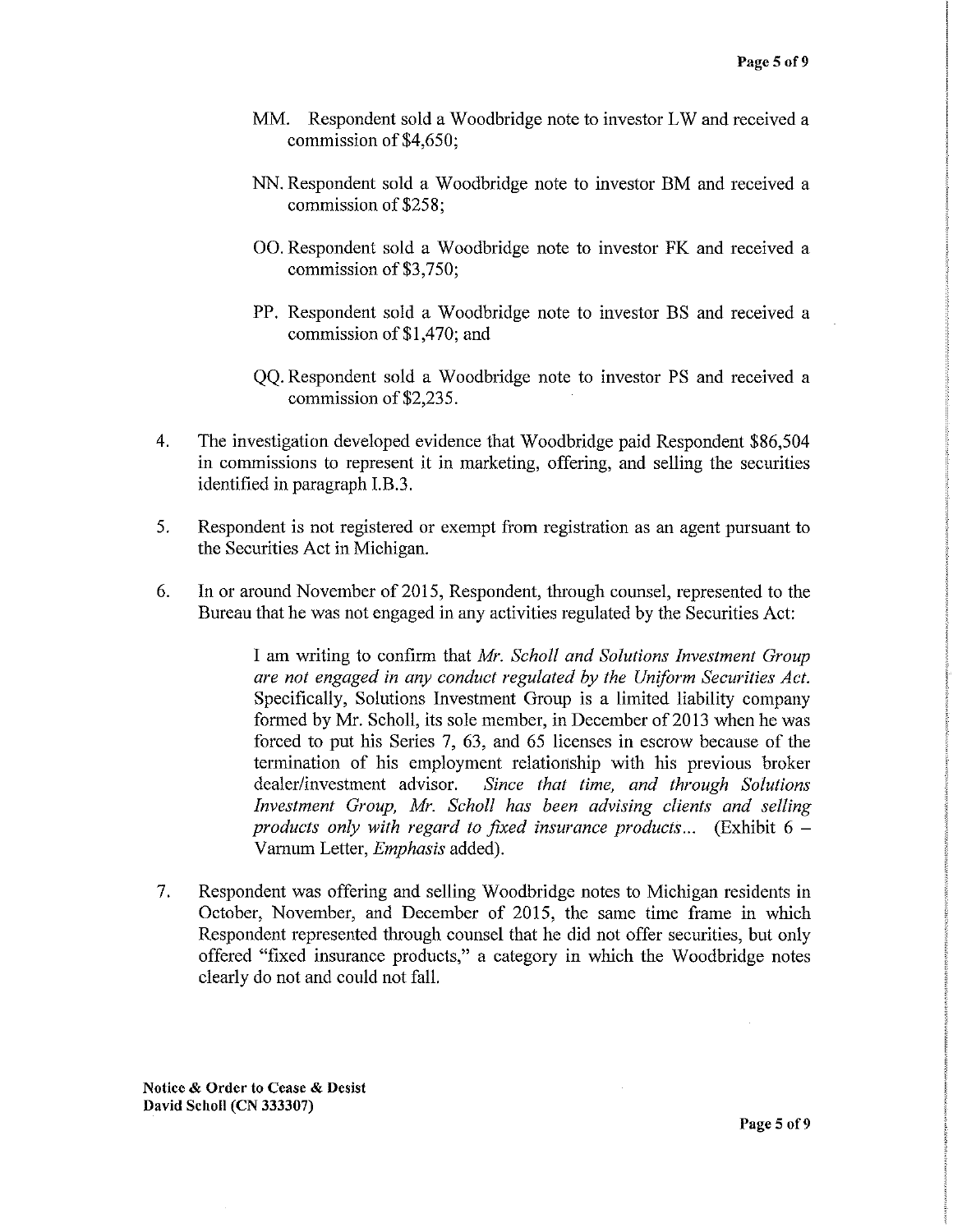### **II. RELEVANT STATUTORY PROVISIONS**

1. Section 301 of the Securities Act, MCL 451.2301, states:

A person shall not offer or sell a security in this state unless 1 or more of the following are met:

(a) The security is a federal covered security. (b) The security, transaction, or offer is exempted from registration under section  $201$  to  $203$ . ( c) The security is registered under this act.

2. Section 402(1) of the Securities Act, MCL 451.2402(1 ), states:

An individual shall not transact business in this state as an agent unless the individual is registered under this act as an agent or is exempt from registration as an agent under subsection (2).

3. Section 503(1) of the Securities Act, MCL 451.2503(1), states:

In a civil action or administrative proceeding under this act, a person claiming an exemption, exception, preemption, or exclusion has the burden to prove the applicability of the exemption, exception, preemption, or exclusion.

4. Section 505 of the Securities Act, MCL 451.2505, states:

A person shall not make or cause to be made, in a record that is used in an action or proceeding or filed under this act, a statement that, at the time and in the light of the circumstances under which it is made, is false or misleading in a material respect, or, in connection with the statement, omit to state a material fact necessary to make the statement made, in the light of the circumstances under which it was made, not false or misleading.

#### **III. CONCLUSIONS OF LAW**

1. Respondent David Scholl offered or sold forty-three (43) Woodbridge securities in the State of Michigan which were not federally covered, exempt from registration, or registered, in violation of section 301 of the Securities Act, MCL 451.2301. (Exhibit 1).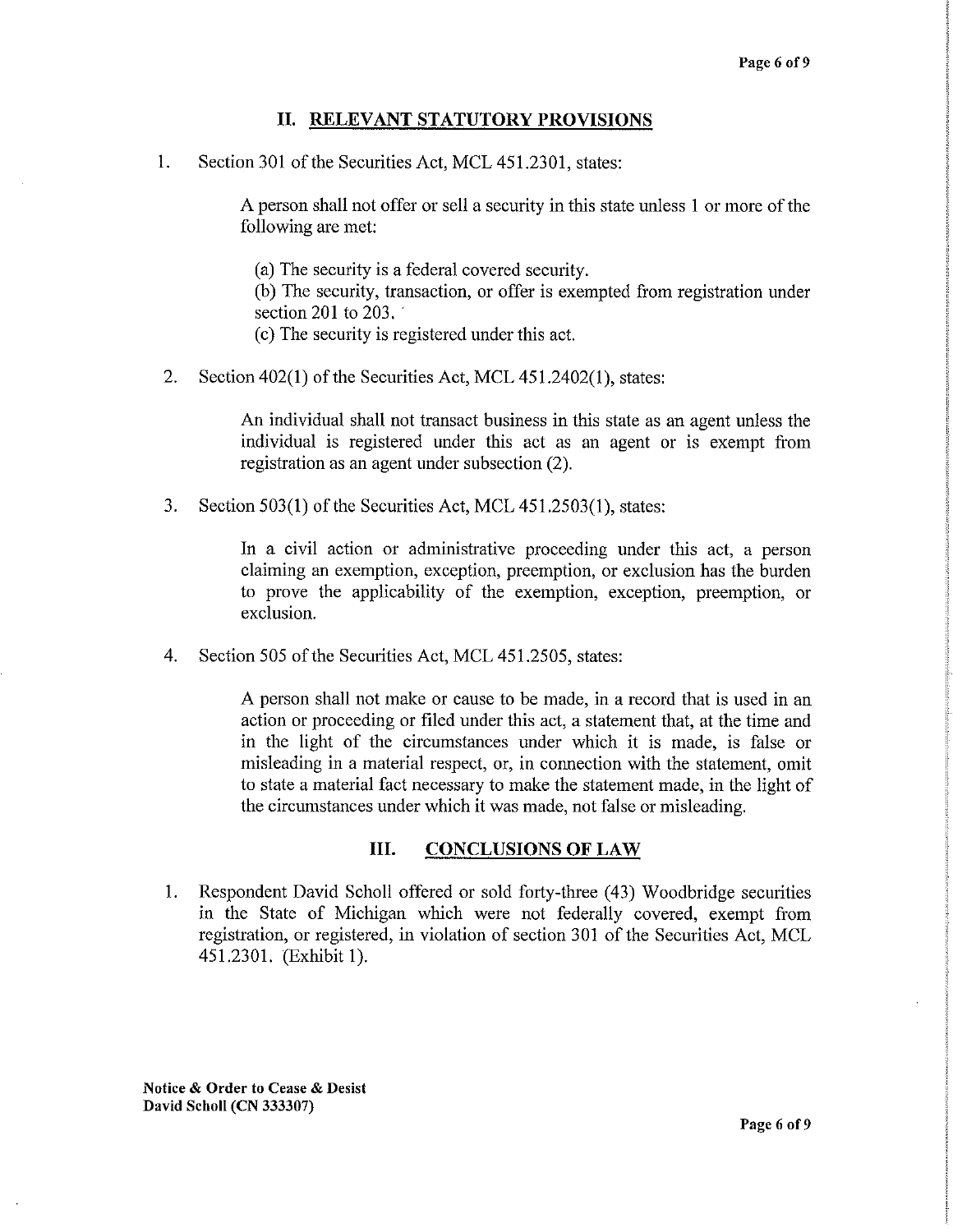- 2. Respondent David Scholl acted as an agent for Woodbridge in the offer and sale of forty-three (43) securities without the benefit of registration or a properlyclaimed exemption, in violation of section 402(1) of the Securities Act, MCL 451.2402(1 ).
- 3. Respondent, through counsel, represented to the Bureau that he did not engage in activities that implicated the Securities Act, and that he only sold "fixed insurance products" while, at the same time, he was engaged in the offer and sale of Woodbridge notes to his clients. The representation in the correspondence was false or misleading at the time it was made, contrary to section 505 of the Securities Act, MCL 451.2505.

## **IV. ORDER**

IT IS THEREFORE ORDERED, pursuant to section 604 of the Securities Act, MCL 451.2604, that:

- A. Respondent shall immediately CEASE AND DESIST from offering and selling unregistered securities, from acting as an unregistered agent, and from filing false or misleading statements with the Administrator, contrary to the Securities Act.
- B. Pursuant to section 604(2) of the Securities Act, this Notice and Order to Cease and Desist is IMMEDIATELY EFFECTIVE.
- C. In her Final Order, the Administrator, under section 604(4) of the Securities Act, MCL 451.2604(4), intends to impose a civil fine of \$86,504.00 against Respondent.
- D. Pursuant to section 508 of the Securities Act, MCL 451.2508, a person that willfully violates the Securities Act, or an order issued under the Securities Act, is guilty of a felony punishable by imprisonment for not more than IO years or a fine of not more than \$500,000.00 for each violation, or both. An individual convicted of violating a rule or order under this act may be fined, but shall not be imprisoned, if the individual did not have knowledge of the rule or order.

### **v. NOTICE OF OPPORTUNITY FOR HEARING**

Section 604 of the Securities Act, MCL 451.2604, provides that Respondent has 30 days beginning with the first day after the date of service of this Notice and Order to Cease and Desist to submit a written request to the Administrator asking that this matter be scheduled for a hearing. If the Administrator receives a written request in a timely manner, the Administrator shall schedule a hearing within 15 days after receipt of the request. The written request for a hearing must be addressed to: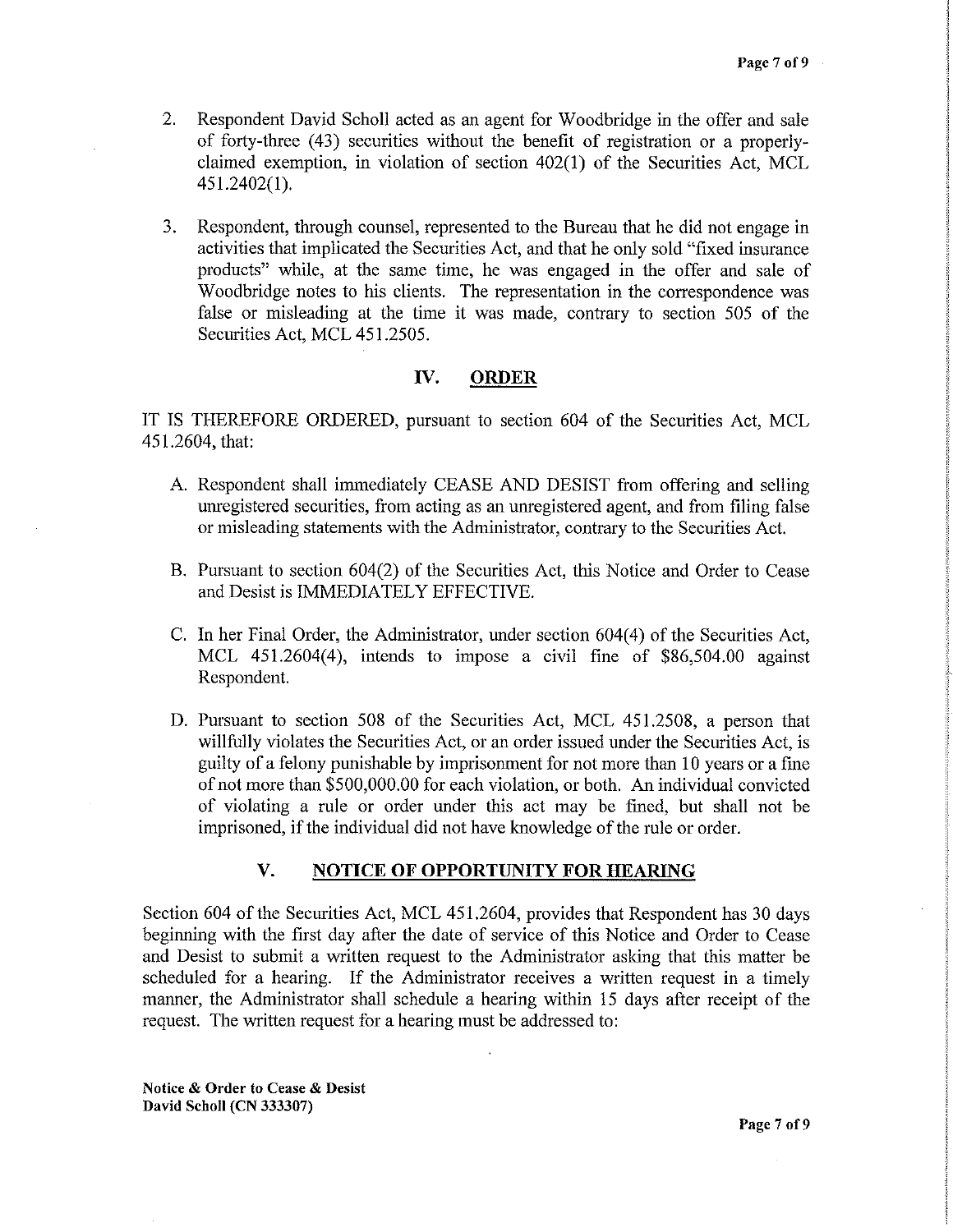Corporations, Securities & Commercial Licensing Bureau Regulatory Compliance Division P.O. Box 30018 Lansing, MI 48909

#### **VI. ORDER FINAL ABSENT HEARING REQUEST**

A. Under section 604 of the Securities Act, MCL 451.2604, the Respondent's failure to submit a written request for a hearing to the Administrator within 30 days after the service date of this **NOTICE AND ORDER TO CEASE AND DESIST** shall result in this order becoming a **FINAL ORDER** by operation of law. The **FINAL ORDER** includes the imposition of the fines cited described in section IV.C., and the fine amounts set forth below will become due and payable to the Administrator within sixty (60) days after the date this order becomes final:

> $$86,504.00$  - David Scholl, under section 604 of the Securities Act, MCL 451.2604.

B. CIVIL FINE payments should be payable to the STATE OF MICHIGAN and contain identifying information (e.g., names and complaint numbers) and mailed to the following address:

> Corporations, Securities & Commercial Licensing Bureau Final Order Monitoring P.O. Box 30018 Lansing, MI 48909

- C. Failure to comply with the terms of this Order within the time frames specified may result in additional administrative penalties, including the summary suspension or continued suspension of all registrations held by Respondent under the Securities Act, the denial of any registration renewal, and/or the denial of any future applications for registration, until full compliance is made. Respondent may voluntarily surrender or withdraw a registration under the Securities Act; however, the surrender or withdrawal will not negate the summary suspension or continued suspension of the relevant registrations or any additional administrative proceedings if a violation of this Order or the Securities Act occurred.
- D. Failure to pay the civil fines within six (6) months after this Order becomes final may result in the referral of the civil fines to the Michigan Department of Treasury for collection action against Respondents.